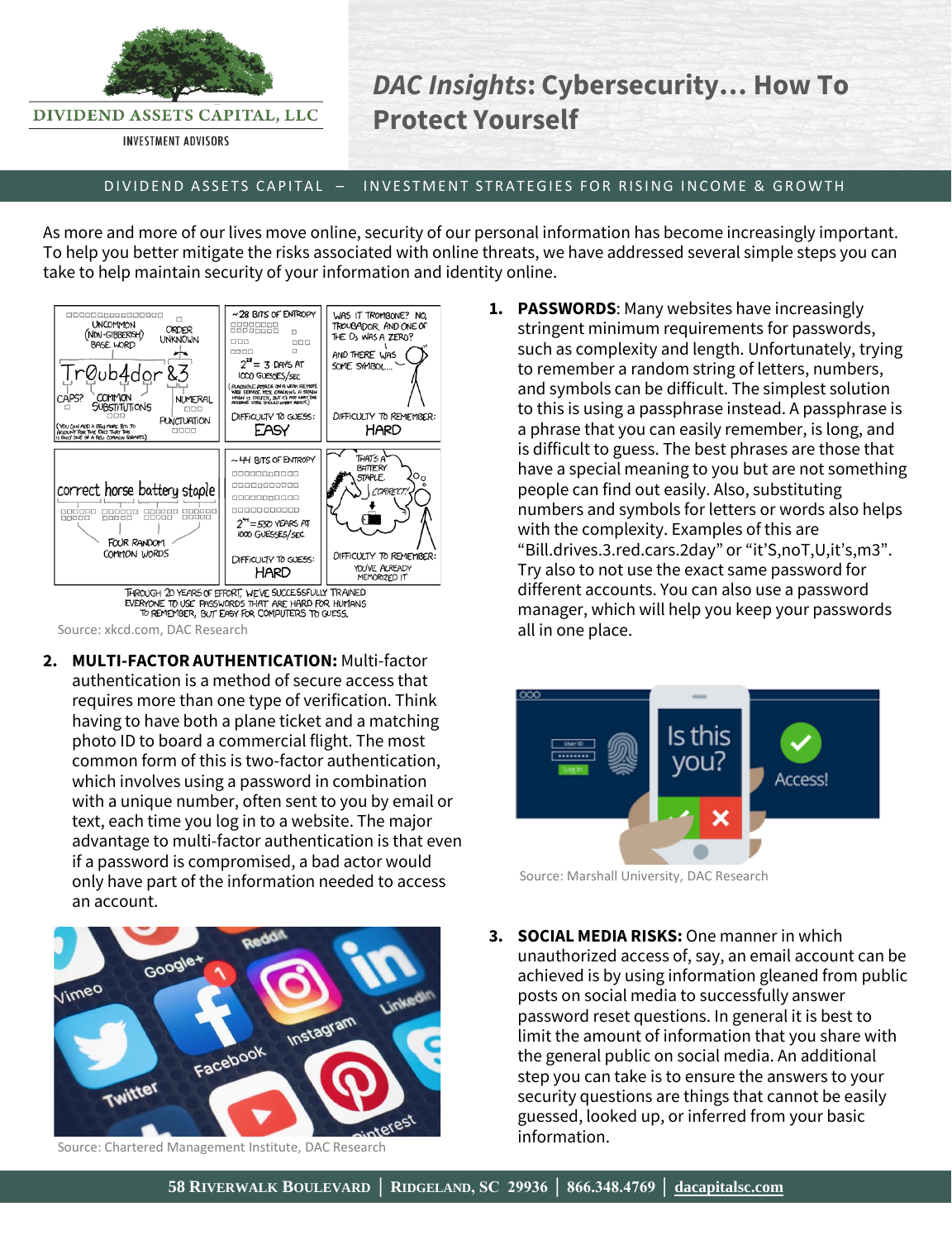

Source: Investopedia, DAC Research

**5. MONITOR YOUR ACCOUNT ACTIVITY:** Similar to checking credit card and bank account statements for suspicious activity, many secure websites have logs for when and where logins have occurred. These logs can range from something as simple as a time and date of the last log in to extensive log in histories. If you don't recognize the activity, or are even unsure, you should immediately change your password and contact the company to let them know about the suspicious activity on your account.



<https://www.transunion.com/>

**4. PHISHING:** It is becoming increasingly common to receive an email informing you there is an urgent problem and instructs you to click a link or reply with sensitive information in order to resolve the issue. These types of emails are called phishing attacks and are becoming more and more sophisticated. While some emails requesting action may be legitimate, it is better to manually type into a web browser the site you wish to visit rather than click on an email link. Alternatively, calling the account provider or the presumed requestor directly is another simple and secure way to resolve these issues. This way if there is an issue with, say, your Bank of America account password, or your boss wants to know what your private cell number is, you can verify this without using an email link.



Source: imgflip.com, DAC Research

- **6. MONITOR YOUR CREDIT REPORTS:** Many states allow residents to get a free credit report at least once a year from one or all of the three major credit reporting agencies. Additionally, there are services out there which can monitor your credit reports for you. These services typically come with help lines and guides for what to do if you spot suspicious or unauthorized activity within your reports. Monitoring credit reports for suspicious activity is a great way to identify any potential unauthorized access of your online accounts.
- **7. CONSIDER FREEZING YOUR CREDIT:** This is a bit of a more extreme step, but it is effective at both limiting what can be done with your personal information and cutting down on junk mail. Freezing your credit stops the credit reporting agencies from releasing information to companies that would extend you credit, like a mortgage or a credit card. The process has become easier over the years and completed with a visit each of the three credit reporting companies' websites to request a freeze. Just make sure to lift that freeze before trying to secure a new credit accounts, like a new credit card or refinance a home.